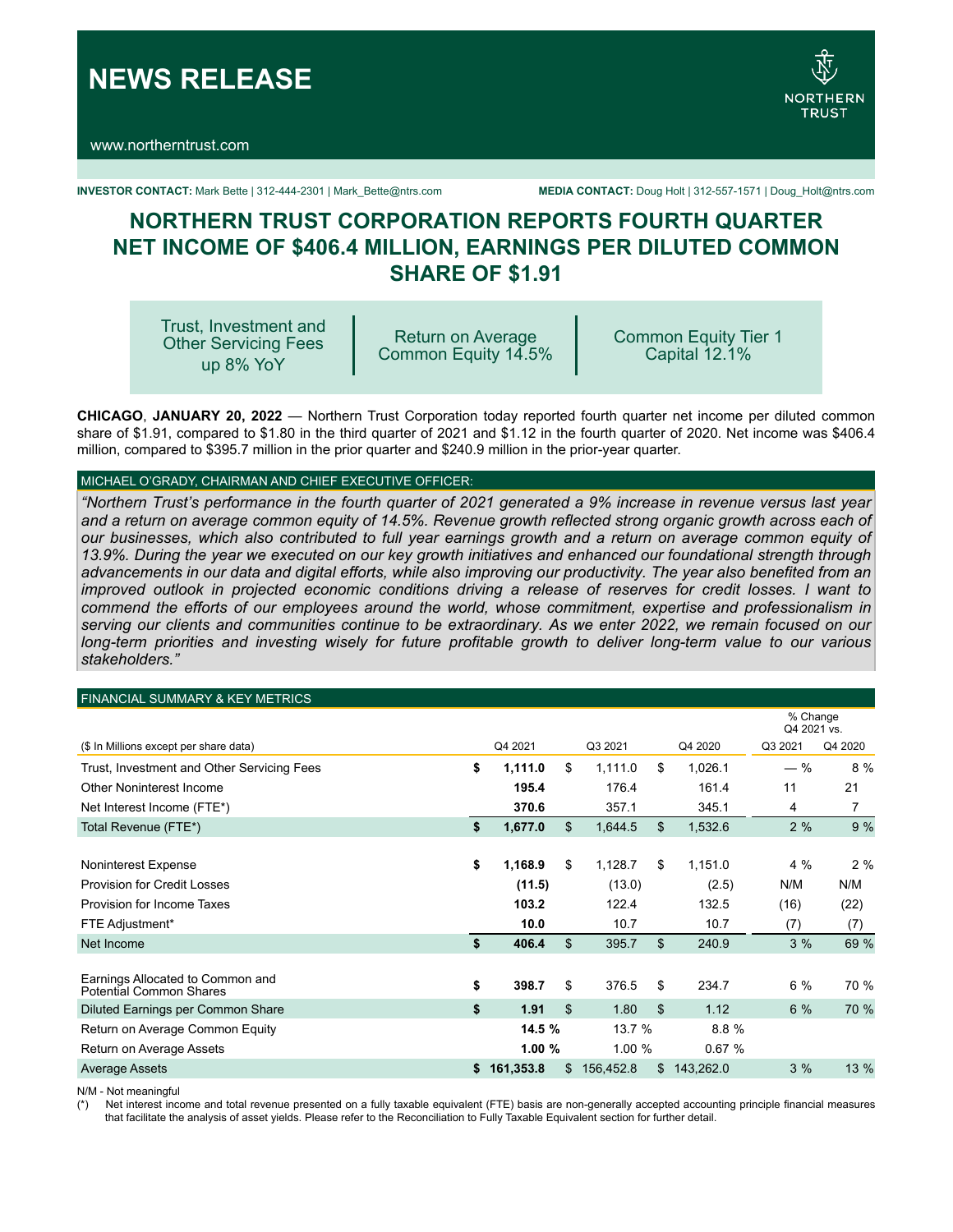#### **CLIENT ASSETS**

Assets under custody/administration (AUC/A) and assets under management are a driver of the Corporation's trust, investment and other servicing fees, the largest component of noninterest income.

|                                                  |    |                       | As of                 |  | % Change December 31, 2021 vs. |                       |                      |
|--------------------------------------------------|----|-----------------------|-----------------------|--|--------------------------------|-----------------------|----------------------|
| (\$ In Billions)                                 |    | December 31.<br>2021* | September 30,<br>2021 |  | December 31.<br>2020           | September 30,<br>2021 | December 31.<br>2020 |
| <b>Assets Under Custody/Administration</b>       |    |                       |                       |  |                                |                       |                      |
| Corporate & Institutional Services (C&IS)        | \$ | 15.183.2 \$           | 14,800.2 \$           |  | 13.653.1                       | 3%                    | 11 %                 |
| Wealth Management                                |    | 1.065.6               | 976.0                 |  | 879.4                          | 9                     | 21                   |
| <b>Total Assets Under Custody/Administration</b> |    | 16.248.8 \$           | 15.776.2 \$           |  | 14,532.5                       | 3%                    | 12 %                 |
| <b>Assets Under Custody</b> <sup>(1)</sup>       |    |                       |                       |  |                                |                       |                      |
| Corporate & Institutional Services               | \$ | 11,554.8 \$           | 11,283.6 \$           |  | 10.387.7                       | 2%                    | 11 %                 |
| Wealth Management                                |    | 1.057.5               | 962.9                 |  | 875.1                          | 10                    | 21                   |
| <b>Total Assets Under Custody</b>                |    | $12.612.3$ \$         | 12.246.5 \$           |  | 11.262.8                       | 3%                    | 12 %                 |
| <b>Assets Under Management</b>                   |    |                       |                       |  |                                |                       |                      |
| Corporate & Institutional Services               | \$ | $1,191.0$ \$          | $1.159.5$ \$          |  | 1.057.5                        | 3%                    | 13 %                 |
| Wealth Management                                |    | 416.1                 | 372.9                 |  | 347.8                          | 12                    | 20                   |
| <b>Total Assets Under Management</b>             |    | $1,607.1$ \$          | $1,532.4$ \$          |  | 1.405.3                        | 5%                    | 14 %                 |

(1) Assets Under Custody are a component of Assets Under Custody/Administration.<br>(2) Client assets for the current quarter are considered proliminary until the Ferm 10.

Client assets for the current quarter are considered preliminary until the Form 10-K is filed with the Securities and Exchange Commission.

## **TRUST, INVESTMENT AND OTHER SERVICING FEES**

|                                                                      |                           |  |              |  |         | % Change Q4 2021 vs. |         |  |  |
|----------------------------------------------------------------------|---------------------------|--|--------------|--|---------|----------------------|---------|--|--|
| (\$ In Millions)                                                     | Q4 2021                   |  | Q3 2021      |  | Q4 2020 | Q3 2021              | Q4 2020 |  |  |
| <b>C&amp;IS Trust, Investment and Other Servicing Fees</b>           |                           |  |              |  |         |                      |         |  |  |
| Custody and Fund Administration                                      | \$<br>457.7 \$            |  | 460.2 \$     |  | 419.9   | $(1)\%$              | 9%      |  |  |
| <b>Investment Management</b>                                         | 113.3                     |  | 113.6        |  | 125.1   |                      | (9)     |  |  |
| Securities Lending                                                   | 18.8                      |  | 20.2         |  | 17.6    | (6)                  | 8       |  |  |
| Other                                                                | 35.3                      |  | 36.2         |  | 33.5    | (2)                  | 5       |  |  |
| Total C&IS                                                           | $625.1$ \$                |  | 630.2 \$     |  | 596.1   | $(1)\%$              | 5 %     |  |  |
| Wealth Management Trust, Investment and Other Servicing Fees         |                           |  |              |  |         |                      |         |  |  |
| Central                                                              | \$<br>$181.4 \text{ }$ \$ |  | 178.8 \$     |  | 154.7   | 1 %                  | $17\%$  |  |  |
| East                                                                 | 132.9                     |  | 130.2        |  | 115.5   | 2                    | 15      |  |  |
| West                                                                 | 98.6                      |  | 97.0         |  | 86.0    | 2                    | 15      |  |  |
| Global Family Office (GFO)                                           | 73.0                      |  | 74.8         |  | 73.8    | (2)                  | (1)     |  |  |
| <b>Total Wealth Management</b>                                       | 485.9 \$                  |  | 480.8 \$     |  | 430.0   | $\%$                 | 13 %    |  |  |
| <b>Total Consolidated Trust, Investment and Other Servicing Fees</b> | $1,111.0$ \$              |  | $1,111.0$ \$ |  | 1.026.1 | $-$ %                | 8 %     |  |  |

C&IS and Wealth Management trust, investment and other servicing fees are impacted by both one-month and one-quarter lagged asset values.

**Total C&IS trust, investment and other servicing fees** decreased sequentially and increased from the prior-year quarter.

- Custody and fund administration fees decreased sequentially primarily due to lower transaction-based fees and currency translation, partially offset by favorable markets and new business. Custody and fund administration fees increased from the prior-year quarter primarily due to favorable markets and new business, partially offset by lower transaction-based fees.
- Investment management fees decreased from the prior-year quarter primarily due to higher money market mutual fund fee waivers, partially offset by new business and favorable markets.

**Total Wealth Management trust, investment and other servicing fees** increased sequentially and from the prior-year quarter.

- **•** Fees in the regions (Central, East and West) increased sequentially primarily due to new business. Fees in the regions increased from the prior-year quarter primarily due to favorable markets and new business, partially offset by higher money market mutual fund fee waivers.
- **•** Fees in GFO decreased sequentially primarily due to higher money market mutual fund fee waivers. Fees in GFO decreased from the prior-year quarter primarily due to higher money market mutual fund fee waivers, partially offset by favorable markets and new business.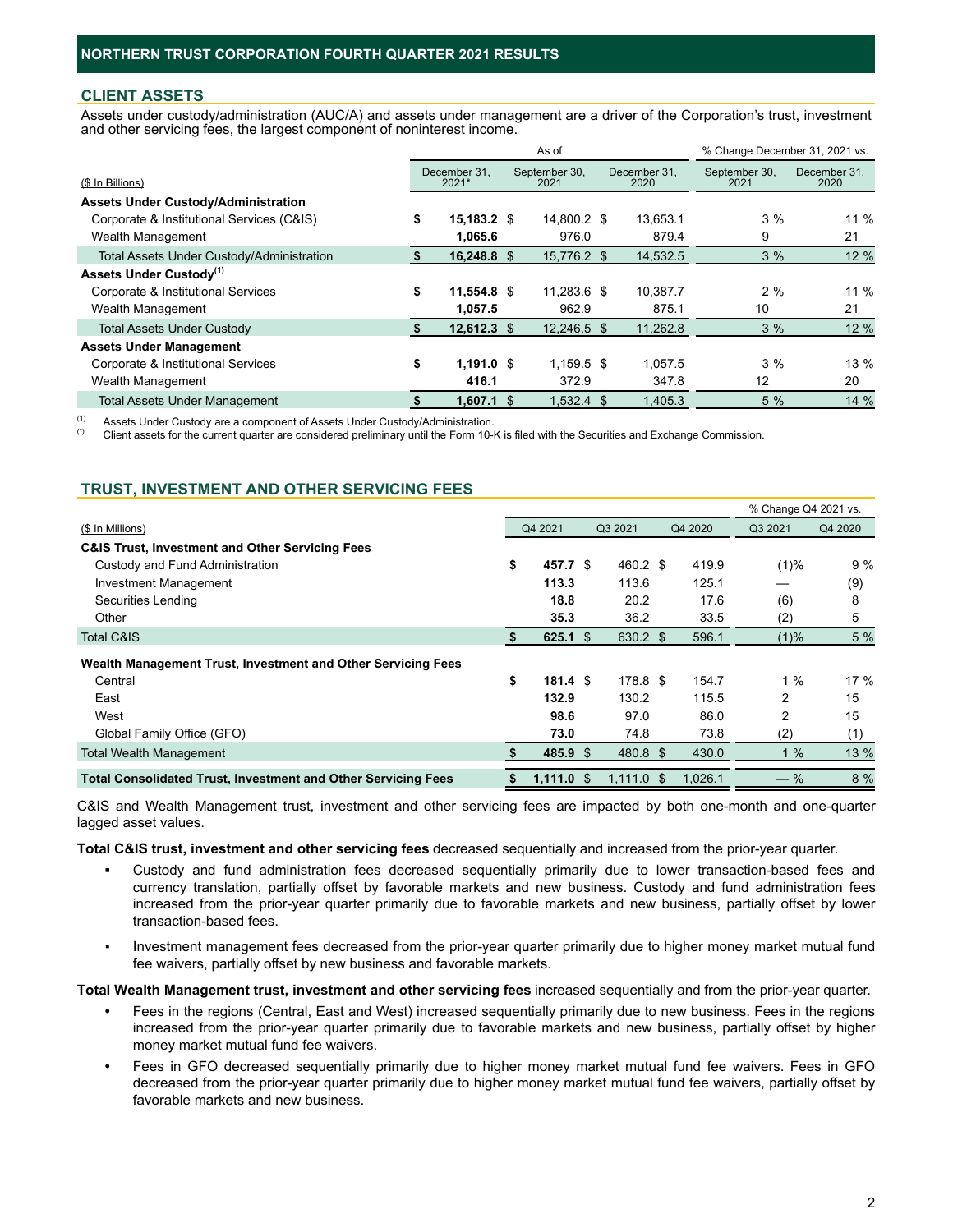## **OTHER NONINTEREST INCOME**

|                                         |  |                    |  |          |  | % Change Q4 2021 vs. |         |         |
|-----------------------------------------|--|--------------------|--|----------|--|----------------------|---------|---------|
| (\$ In Millions)                        |  | Q4 2021            |  | Q3 2021  |  | Q4 2020              | Q3 2021 | Q4 2020 |
| <b>Other Noninterest Income</b>         |  |                    |  |          |  |                      |         |         |
| Foreign Exchange Trading Income         |  | 76.9 \$            |  | 66.4 \$  |  | 68.6                 | 16 %    | $12 \%$ |
| <b>Treasury Management Fees</b>         |  | 10.6               |  | 11.2     |  | 11.4                 | (6)     | (8)     |
| Security Commissions and Trading Income |  | 35.9               |  | 36.5     |  | 32.3                 | (1)     | 11      |
| Other Operating Income                  |  | 72.3               |  | 62.3     |  | 49.6                 | 16      | 46      |
| Investment Security Gains (Losses), net |  | (0.3)              |  |          |  | (0.5)                | N/M     | N/M     |
| <b>Total Other Noninterest Income</b>   |  | 195.4 <sup>°</sup> |  | 176.4 \$ |  | 161.4                | $11\%$  | 21%     |

N/M - Not meaningful

**Foreign exchange trading income** increased sequentially primarily due to higher client volumes and market volatility. Foreign exchange trading income increased from the prior-year quarter primarily due to higher client volumes, partially offset by decreased market volatility.

**Security commissions and trading income** increased compared to the prior-year quarter primarily due to higher revenue from core brokerage.

**Other operating income** increased sequentially primarily due to gains from property sales, partially offset by lower miscellaneous income. Other operating income increased compared to the prior-year quarter primarily driven by gains from property sales, distributions from investments in community development projects and higher banking and credit-related service charges, partially offset by lower miscellaneous income. The lower miscellaneous income in both the sequential and prior-year comparison was primarily associated with a market value decrease in the supplemental compensation plans, which also resulted in a related decrease in supplemental compensation plan expense reported in other operating expense.

## **NET INTEREST INCOME**

|                               |    |         |         |         |         |       | % Change Q4 2021 vs. |
|-------------------------------|----|---------|---------|---------|---------|-------|----------------------|
| (\$ In Millions)              |    | Q4 2021 | Q3 2021 | Q4 2020 | Q3 2021 |       | Q4 2020              |
| Net Interest Income           |    |         |         |         |         |       |                      |
| Interest Income (FTE*)        | æ. | 372.2   | 362.0   | 363.3   | 3       | %     | $2 \frac{9}{6}$      |
| Interest Expense              |    | 1.6     | 4.9     | 18.2    | (66)    |       | (91)                 |
| Net Interest Income (FTE*)    |    | 370.6   | 357.1   | 345.1   | 4       | $\%$  | %                    |
| <b>Average Earning Assets</b> |    | 148.834 | 143.953 | 131.235 | 3       | %     | 13 %                 |
| Net Interest Margin (FTE*)    |    | 0.99%   | 0.98%   | 1.05%   |         | 1 bps | $(6)$ bps            |

(\*) Interest income, net interest income and net interest margin presented on an FTE basis are non-generally accepted accounting principle financial measures that facilitate the analysis of asset yields. Please refer to the Reconciliation to Fully Taxable Equivalent section for further detail.

**Net interest income** on an FTE basis increased sequentially primarily due to higher average earning assets and a slightly higher net interest margin. Net interest income on an FTE basis increased from the prior-year quarter primarily due to higher average earning assets, partially offset by a lower net interest margin.

**The net interest margin** on an FTE basis increased sequentially primarily due to a favorable balance sheet volume and mix shift. The net interest margin on an FTE basis decreased from the prior-year quarter primarily driven by lower average interest rates, partially offset by a favorable balance sheet volume and mix shift.

**Average earning assets** increased sequentially primarily due to higher levels of securities and loans. Average earning assets increased from the prior-year quarter primarily due to higher levels of short-term interest-bearing deposits with banks, loans, and securities. Funding of the balance sheet reflected higher levels of client deposits.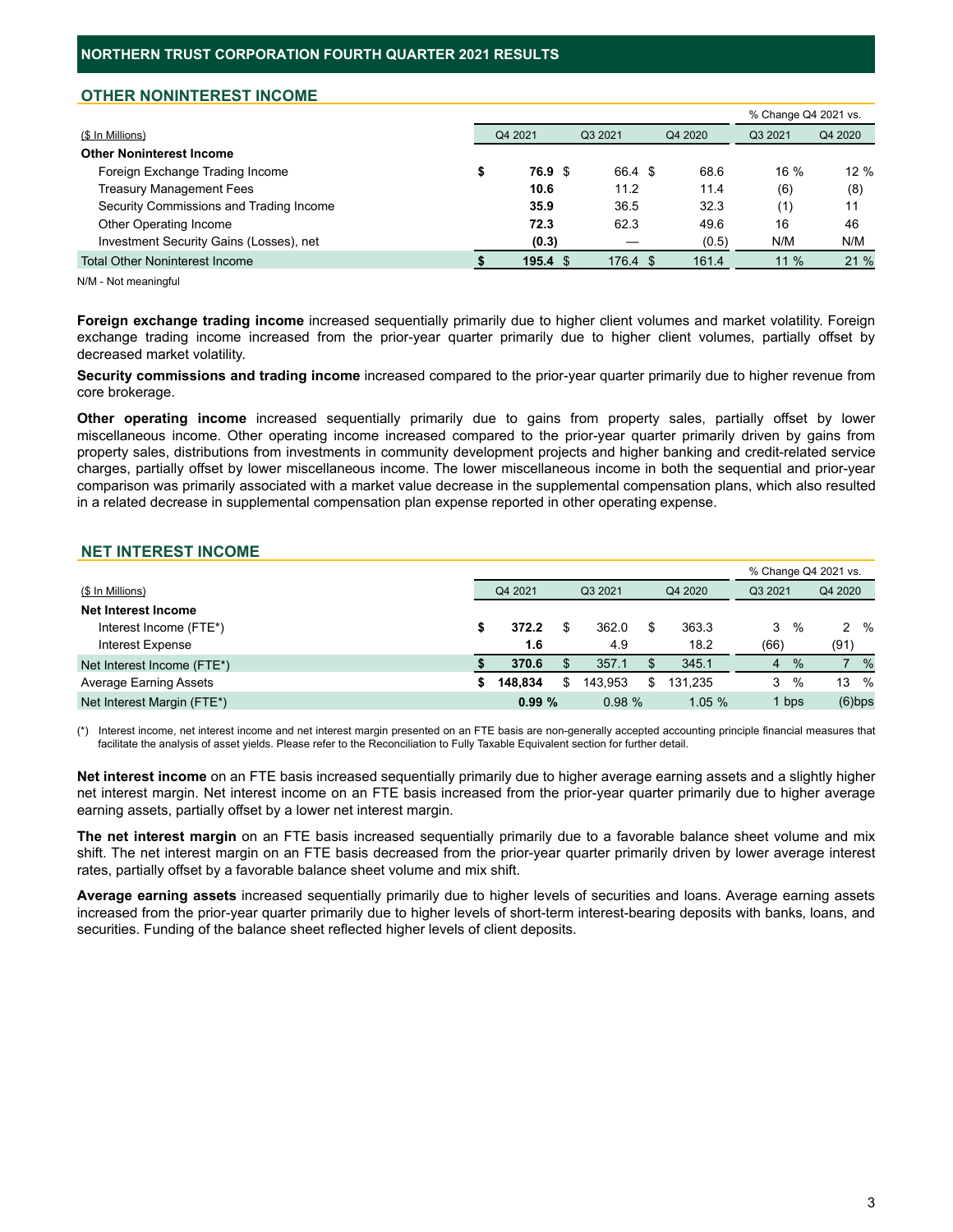# **PROVISION FOR CREDIT LOSSES**

|                                                                  |                           | As of and for the three-months ended. |  | % Change December 31, 2021 vs. |                       |                      |
|------------------------------------------------------------------|---------------------------|---------------------------------------|--|--------------------------------|-----------------------|----------------------|
| (\$ In Millions)                                                 | December 31.<br>2021      | September 30,<br>2021                 |  | December 31.<br>2020           | September 30,<br>2021 | December 31,<br>2020 |
| <b>Allowance for Credit Losses</b>                               |                           |                                       |  |                                |                       |                      |
| <b>Beginning Allowance for Credit Losses</b>                     | \$<br>$195.1 \text{ }$ \$ | $207.0$ \$                            |  | 267.9                          | $(6)$ %               | (27)%                |
| Provision for Credit Losses                                      | (11.5)                    | (13.0)                                |  | (2.5)                          | N/M                   | N/M                  |
| Net Recoveries (Charge-Offs)                                     | 1.1                       | 1.1                                   |  | (5.5)                          | N/M                   | N/M                  |
| <b>Ending Allowance for Credit Losses</b>                        | 184.7 S                   | $195.1$ \$                            |  | 259.9                          | $(5)\%$               | (29)%                |
| Allowance assigned to:                                           |                           |                                       |  |                                |                       |                      |
| Loans and Leases                                                 | \$<br>$138.4 \text{ } $$  | 143.9 <sup>5</sup>                    |  | 190.7                          | (4)%                  | (27)%                |
| Undrawn Loan Commitments and<br><b>Standby Letters of Credit</b> | 34.1                      | 39.8                                  |  | 61.1                           | (14)                  | (44)                 |
| Debt Securities and Other Financial Assets                       | 12.2                      | 11.4                                  |  | 8.1                            |                       | 51                   |
| <b>Ending Allowance for Credit Losses</b>                        | 184.7 S                   | $195.1$ \$                            |  | 259.9                          | $(5)\%$               | (29)%                |

N/M - Not meaningful

### **Q4 2021**

The release of credit reserves in the current quarter was primarily due to a decrease in the reserve evaluated on a collective basis, which relates to pooled financial assets sharing similar risk characteristics. The decrease in the collective basis reserve was driven by continued improvements in projected economic conditions and portfolio credit quality, partially offset by portfolio growth. Decreases in the collective basis reserve were primarily in the commercial and institutional and commercial real estate portfolios, partially offset by an increase in the private client portfolio.

#### **Q3 2021**

The release of credit reserves in the prior quarter was primarily due to a decrease in the reserve evaluated on a collective basis, driven by continued improvements in projected economic conditions at the time and portfolio credit quality, partially offset by portfolio growth. Decreases in the collective basis reserve were primarily in the commercial and institutional and commercial real estate portfolios.

## **Q4 2020**

The release of credit reserves in the prior-year quarter was primarily due to a decrease in the reserve evaluated on a collective basis driven by improved projected economic conditions at the time, with decreases primarily in the private client, residential real estate, and commercial real estate portfolios, partially offset by an increase in the commercial and institutional portfolio.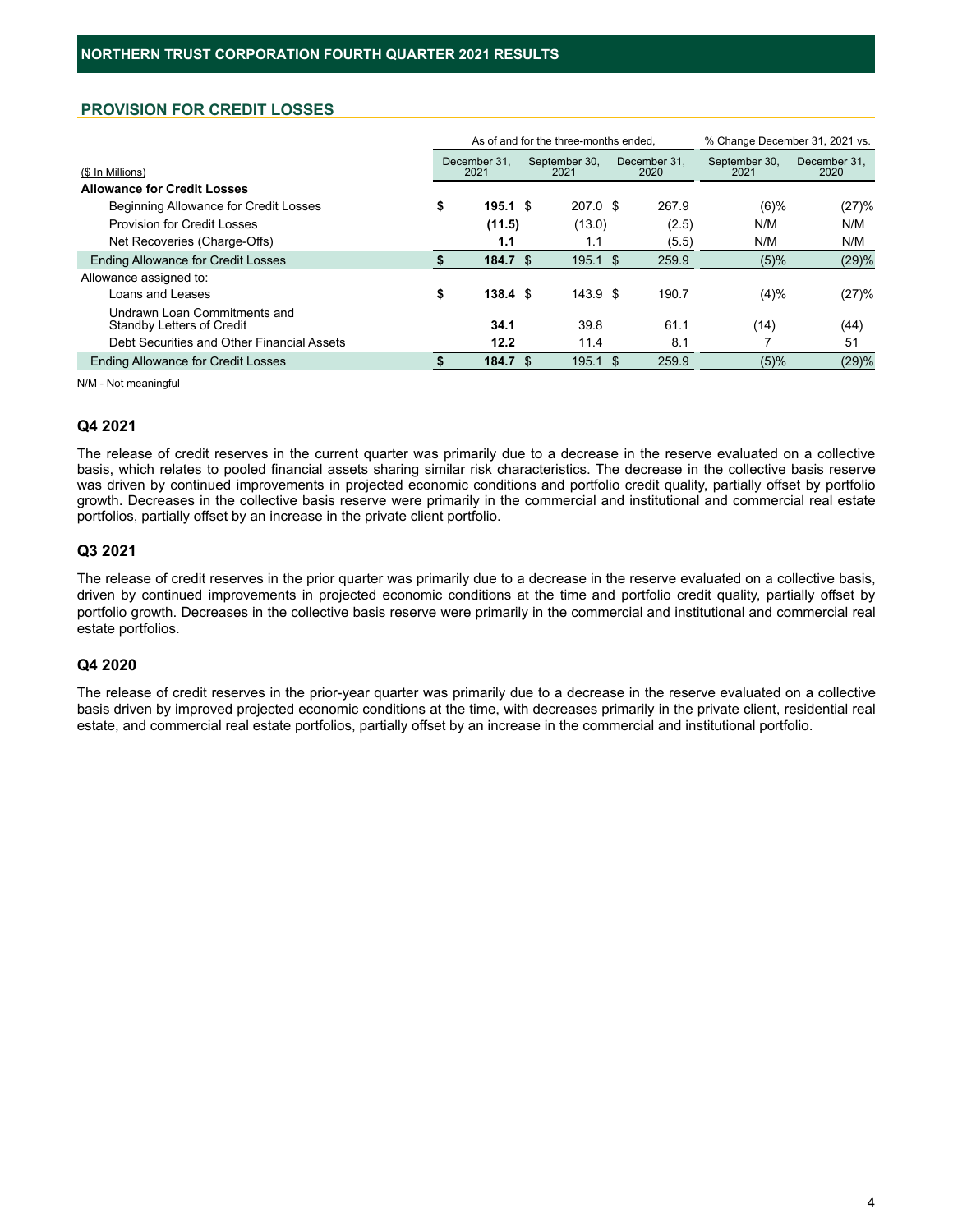## **NONINTEREST EXPENSE**

|                                          |               |              |         | % Change Q4 2021 vs. |         |
|------------------------------------------|---------------|--------------|---------|----------------------|---------|
| (\$ In Millions)                         | Q4 2021       | Q3 2021      | Q4 2020 | Q3 2021              | Q4 2020 |
| <b>Noninterest Expense</b>               |               |              |         |                      |         |
| Compensation                             | \$<br>510.2 S | 496.0 \$     | 525.3   | 3%                   | (3)%    |
| <b>Employee Benefits</b>                 | 107.9         | 101.7        | 101.9   | 6                    | 6       |
| <b>Outside Services</b>                  | 224.2         | 210.7        | 208.1   | 6                    | 8       |
| <b>Equipment and Software</b>            | 196.1         | 185.2        | 176.4   | 6                    | 11      |
| Occupancy                                | 51.8          | 53.9         | 67.2    | (4)                  | (23)    |
| <b>Other Operating Expense</b>           | 78.7          | 81.2         | 72.1    | (3)                  | 9       |
| <b>Total Noninterest Expense</b>         | $1,168.9$ \$  | $1,128.7$ \$ | 1,151.0 | 4%                   | 2%      |
| End of Period Full-Time Equivalent Staff | 21.100        | 20.800       | 20.900  | $\%$                 | 1%      |

**Compensation expense** increased sequentially primarily due to higher salary and severance expense, primarily offset by lower incentives. Compensation expense decreased compared to the prior-year quarter primarily due to severance-related charges of \$52.5 million in the prior-year quarter, partially offset by higher incentives and salary expense.

**Employee benefits expense** increased sequentially primarily due to higher medical expenses, partially offset by a lower pension settlement charge. A \$3.4 million pension settlement charge was included in the current quarter compared to a \$6.9 million charge in the prior quarter. Employee benefits expense increased compared to the prior-year quarter primarily due to higher payroll taxes and medical costs.

**Outside services expense** increased sequentially primarily due to higher technical services costs, consulting and legal expenses, partially offset by lower sub-custodian expenses. Outside services expense increased compared to the prior-year quarter primarily due to higher technical services costs and third-party advisory fees, partially offset by lower legal services.

**Equipment and software expense** increased sequentially and compared to the prior-year quarter primarily due to higher software support and rental costs and higher amortization.

**Occupancy expense** decreased compared to the prior-year quarter primarily due to a prior-year quarter early lease exit arising from a workplace real estate strategy.

**Other operating expense** decreased sequentially primarily due to higher costs associated with the Northern Trust-sponsored golf tournament in the prior quarter and lower supplemental compensation plan expense, partially offset by an increase in advertising and other miscellaneous expenses. Other operating expense increased compared to the prior-year quarter primarily due to higher business promotion expense, partially offset by lower other miscellaneous expenses, including lower supplemental compensation plan expense. The lower supplemental compensation plan expense in both the sequential and prior-year comparison resulted in a related decrease in miscellaneous income reported in noninterest income.

#### **PROVISION FOR INCOME TAX**

|                            |         |  |         |  | % Change Q4 2021 vs. |             |   |               |   |
|----------------------------|---------|--|---------|--|----------------------|-------------|---|---------------|---|
| (\$ In Millions)           | Q4 2021 |  | Q3 2021 |  | Q4 2020              | Q3 2021     |   | Q4 2020       |   |
| Net Income                 |         |  |         |  |                      |             |   |               |   |
| Income before Income Taxes | 509.6   |  | 518.1   |  | 373.4                | (2)         | % | 36            | % |
| Provision for Income Taxes | 103.2   |  | 122.4   |  | 132.5                | (16)        |   | (22)          |   |
| Net Income                 | 406.4   |  | 395.7   |  | 240.9                | 3           | % | 69            | % |
| <b>Effective Tax Rate</b>  | 20.2%   |  | 23.6 %  |  | 35.5%                | $(338)$ bps |   | $(1,524)$ bps |   |

**The effective tax rate** decreased sequentially primarily due to a lower net tax impact from international operations. The effective tax rate decreased compared to the prior-year quarter primarily due to a lower net tax impact from international operations and \$26.8 million of prior-year quarter tax expense related to the reversal of tax benefits previously recognized through earnings.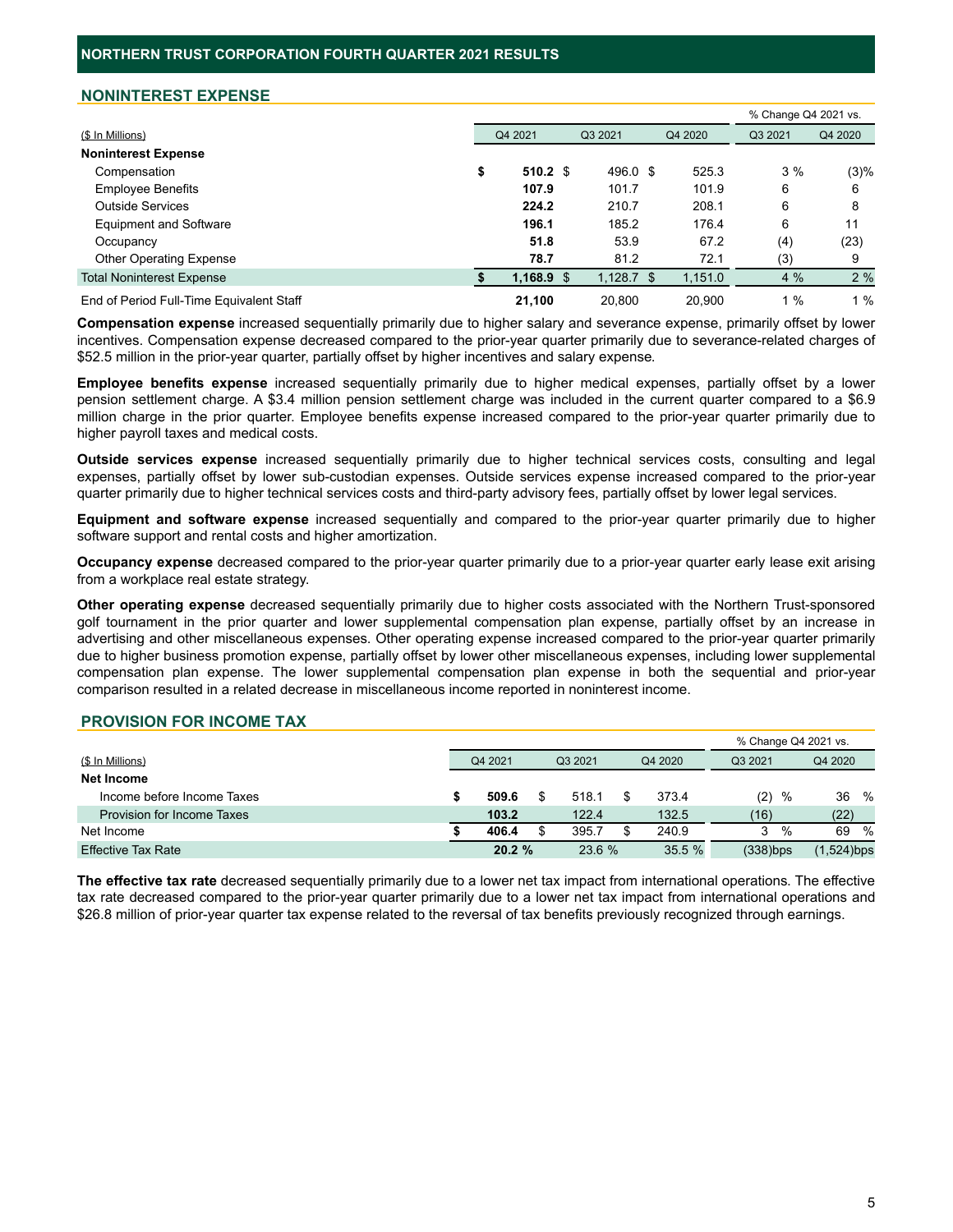## **CAPITAL ACTIONS**

**The Corporation returned approximately \$148.6 million to common shareholders** in the current quarter through dividends and the repurchase of shares. During the current quarter, the Corporation declared cash dividends totaling \$146.8 million to common stockholders and repurchased 15,980 shares of common stock, all of which were withheld related to share-based compensation, at a total cost of \$1.8 million (\$115.67 average price per share). The Corporation also declared cash dividends totaling \$4.7 million to preferred stockholders during the current quarter.

## **CAPITAL RATIOS**

The capital ratios of Northern Trust Corporation and its principal subsidiary, The Northern Trust Company, remained strong at December 31, 2021, exceeding the minimum requirements for classification as "well-capitalized" under applicable U.S. regulatory requirements.

The table below provides capital ratios, as well as the required minimum capital ratios, for Northern Trust Corporation and The Northern Trust Company determined by Basel III phased-in requirements.

|                                                              | December 31, 2021*       |                      | September 30, 2021       |                      | December 31, 2020        |                      |                                |                                     |
|--------------------------------------------------------------|--------------------------|----------------------|--------------------------|----------------------|--------------------------|----------------------|--------------------------------|-------------------------------------|
| <b>Capital Ratios -</b><br><b>Northern Trust Corporation</b> | Standardized<br>Approach | Advanced<br>Approach | Standardized<br>Approach | Advanced<br>Approach | Standardized<br>Approach | Advanced<br>Approach | Well-<br>Capitalized<br>Ratios | <b>Minimum</b><br>Capital<br>Ratios |
| Common Equity Tier 1 Capital                                 | 12.1 %                   | 13.3 %               | 11.9 %                   | 13.0 %               | 12.8 %                   | 13.4 %               | N/A                            | 4.5 %                               |
| Tier 1 Capital                                               | 13.1                     | 14.4                 | 12.9                     | 14.1                 | 13.9                     | 14.5                 | 6.0                            | 6.0                                 |
| <b>Total Capital</b>                                         | 14.2                     | 15.4                 | 14.3                     | 15.4                 | 15.6                     | 15.9                 | 10.0                           | 8.0                                 |
| Tier 1 Leverage                                              | 6.9                      | 6.9                  | 7.1                      | 7.1                  | 7.6                      | 7.6                  | N/A                            | 4.0                                 |
| Supplementary Leverage                                       | N/A                      | 8.2                  | N/A                      | 8.4                  | N/A                      | 8.6                  | N/A                            | 3.0                                 |
|                                                              | December 31, 2021*       |                      | September 30, 2021       |                      | December 31, 2020        |                      |                                |                                     |
| <b>Capital Ratios -</b><br>The Northern Trust Company        | Standardized<br>Approach | Advanced<br>Approach | Standardized<br>Approach | Advanced<br>Approach | Standardized<br>Approach | Advanced<br>Approach | Well-<br>Capitalized<br>Ratios | <b>Minimum</b><br>Capital<br>Ratios |
| Common Equity Tier 1 Capital                                 | 12.2%                    | 13.6 %               | 12.5 %                   | 13.8 %               | 13.0 %                   | 13.8 %               | 6.5%                           | 4.5 %                               |
| <b>Tier 1 Capital</b>                                        | 12.2                     | 13.6                 | 12.5                     | 13.8                 | 13.0                     | 13.8                 | 8.0                            | 6.0                                 |
| <b>Total Capital</b>                                         | 13.2                     | 14.5                 | 13.7                     | 14.9                 | 14.5                     | 15.0                 | 10.0                           | 8.0                                 |
| Tier 1 Leverage                                              | 6.4                      | 6.4                  | 6.8                      | 6.8                  | 7.0                      | 7.0                  | 5.0                            | 4.0                                 |
| Supplementary Leverage                                       | N/A                      | 7.6                  | N/A                      | 8.1                  | N/A                      | 7.7                  | 3.0                            | 3.0                                 |

(\*) Capital ratios for the current quarter are considered preliminary until the Form 10-K is filed with the Securities and Exchange Commission.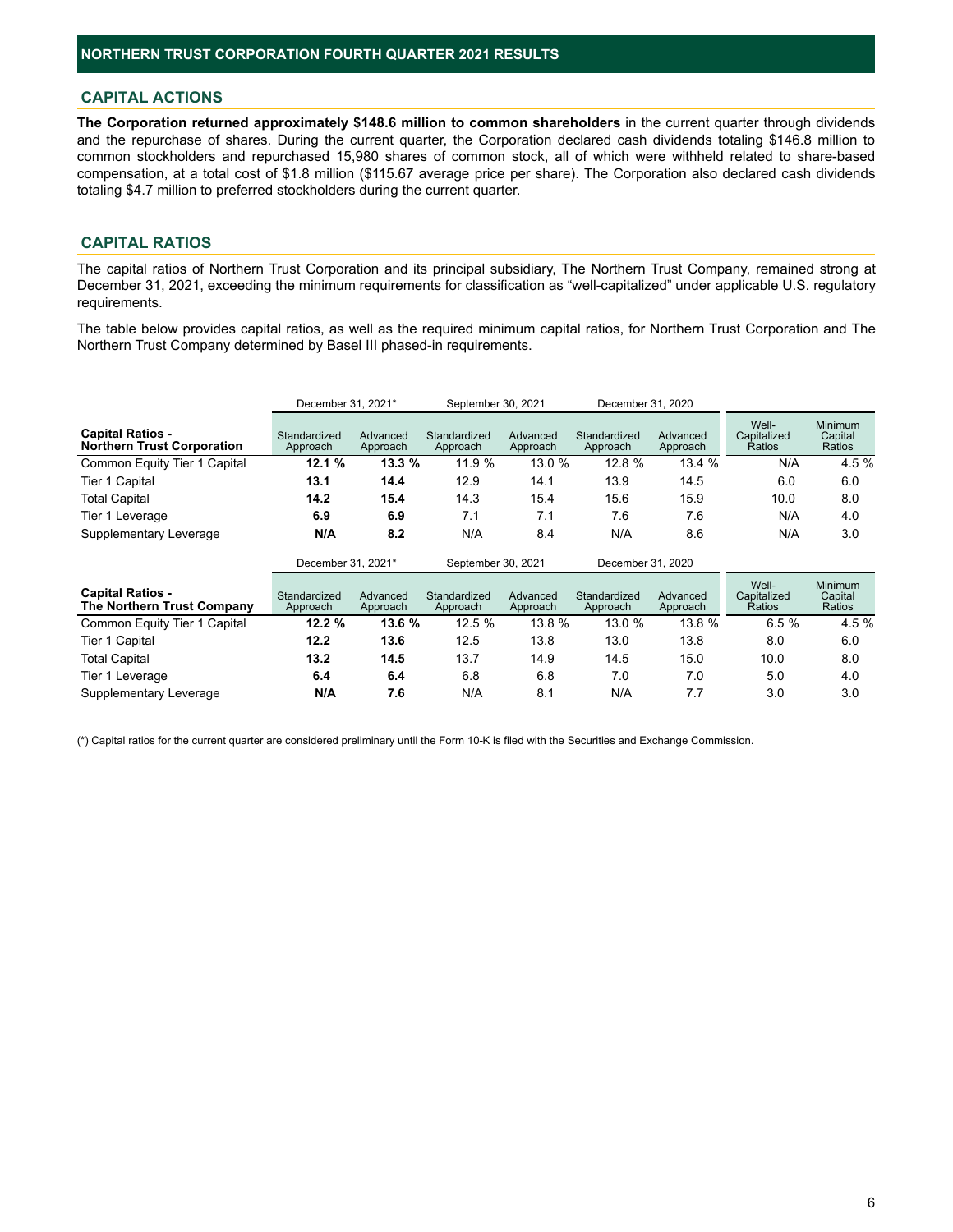## **RECONCILIATION TO FULLY TAXABLE EQUIVALENT**

The following table presents a reconciliation of interest income, net interest income, net interest margin, and total revenue prepared in accordance with generally accepted accounting principles to such measures on an FTE basis, which are nongenerally accepted accounting financial measures. Net interest margin is calculated by dividing annualized net interest income by average interest-earning assets. Management believes this presentation provides a clearer indication of these financial measures for comparative purposes. When adjusted to an FTE basis, yields on taxable, nontaxable and partially taxable assets are comparable; however, the adjustment to an FTE basis has no impact on net income.

|                                      | <b>QUARTERS</b> |               |              |              |      |               |    |              |                |               |
|--------------------------------------|-----------------|---------------|--------------|--------------|------|---------------|----|--------------|----------------|---------------|
|                                      |                 |               |              |              | 2021 |               |    |              |                | 2020          |
| (\$ in Millions)                     |                 | <b>FOURTH</b> |              | <b>THIRD</b> |      | <b>SECOND</b> |    | <b>FIRST</b> |                | <b>FOURTH</b> |
| <b>Net Interest Income</b>           |                 |               |              |              |      |               |    |              |                |               |
| Interest Income - GAAP               | \$              | 362.2         | \$           | 351.3        | \$   | 343.1         | \$ | 349.9        | \$             | 352.6         |
| Add: FTE Adjustment                  |                 | 10.0          |              | 10.7         |      | 8.3           |    | 6.6          |                | 10.7          |
| Interest Income (FTE) - Non-GAAP     | \$              | 372.2         | \$           | 362.0        | \$   | 351.4         | \$ | 356.5        | \$             | 363.3         |
|                                      |                 |               |              |              |      |               |    |              |                |               |
| Net Interest Income - GAAP           | \$              | 360.6         | \$           | 346.4        | \$   | 335.6         | \$ | 340.1        | \$             | 334.4         |
| Add: FTE Adjustment                  |                 | 10.0          |              | 10.7         |      | 8.3           |    | 6.6          |                | 10.7          |
| Net Interest Income (FTE) - Non-GAAP | \$              | 370.6         | \$           | 357.1        | \$   | 343.9         | \$ | 346.7        | \$             | 345.1         |
|                                      |                 |               |              |              |      |               |    |              |                |               |
| Net Interest Margin - GAAP           |                 | 0.96%         |              | 0.95%        |      | 0.95%         |    | 0.98%        |                | 1.01 %        |
| Net Interest Margin (FTE) - Non-GAAP |                 | 0.99%         |              | 0.98%        |      | 0.97%         |    | 1.00%        |                | 1.05 %        |
|                                      |                 |               |              |              |      |               |    |              |                |               |
| <b>Total Revenue</b>                 |                 |               |              |              |      |               |    |              |                |               |
| <b>Total Revenue - GAAP</b>          | \$              | 1,667.0       | \$           | 1,633.8      |      | \$1,580.3     | \$ | 1,583.4      | \$             | 1,521.9       |
| Add: FTE Adjustment                  |                 | 10.0          |              | 10.7         |      | 8.3           |    | 6.6          |                | 10.7          |
| Total Revenue (FTE) - Non-GAAP       |                 | \$1,677.0     | $\mathbb{S}$ | 1,644.5      |      | \$1,588.6     | \$ | 1,590.0      | $\mathfrak{S}$ | 1,532.6       |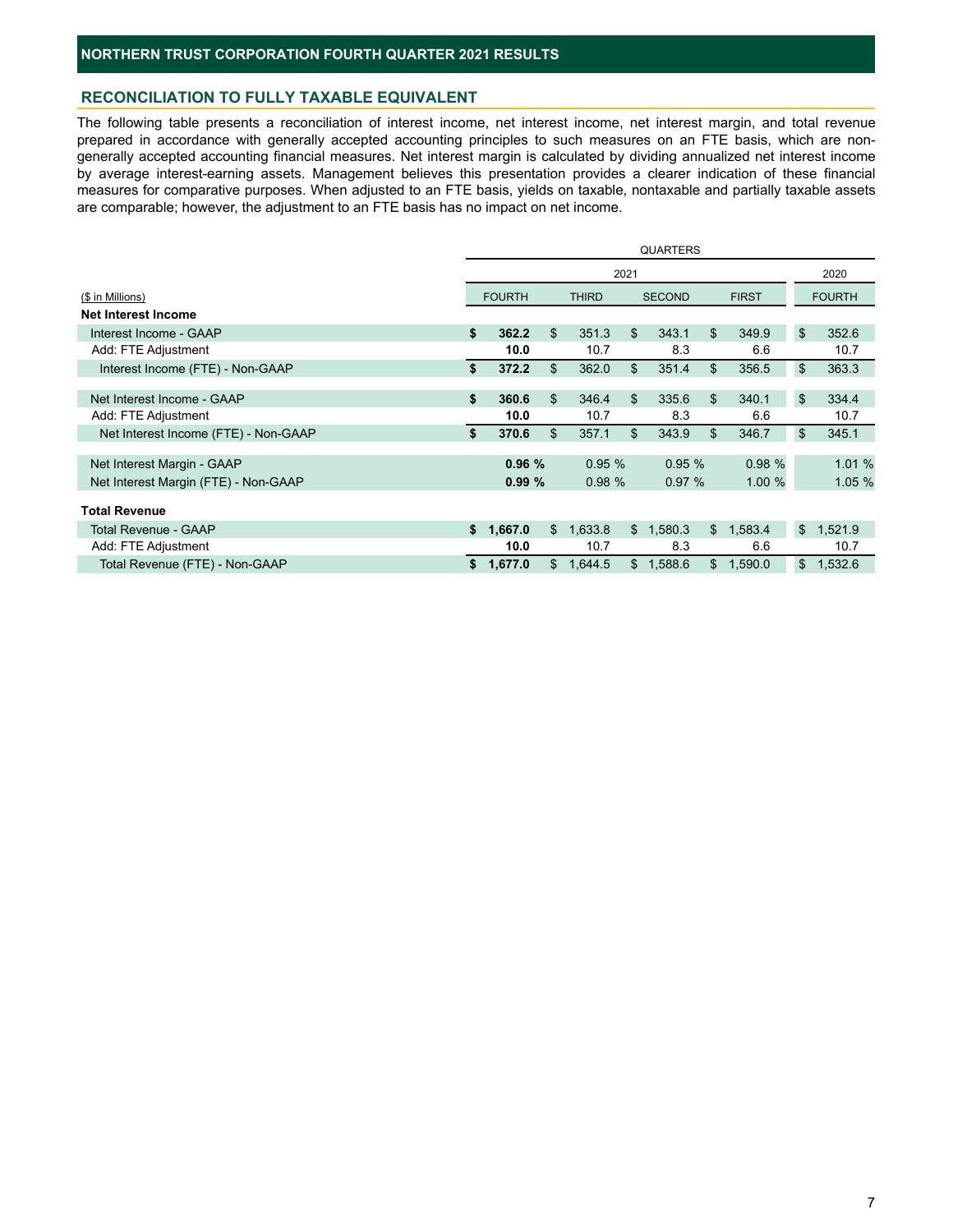#### **FORWARD LOOKING STATEMENTS**

This release may include statements which constitute "forward-looking statements" within the meaning of the safe harbor provisions of the Private Securities Litigation Reform Act of 1995. Forward-looking statements are identified typically by words or phrases such as "believe," "expect," "anticipate," "intend," "estimate," "project," "likely," "plan," "goal," "target," "strategy," and similar expressions or future or conditional verbs such as "may," "will," "should," "would," and "could." Forward-looking statements include statements, other than those related to historical facts, that relate to Northern Trust's financial results and outlook, capital adequacy, dividend policy and share repurchase program, accounting estimates and assumptions, credit quality including allowance levels, future pension plan contributions, effective tax rate, anticipated expense levels, contingent liabilities, acquisitions, strategies, market and industry trends, and expectations regarding the impact of accounting pronouncements and legislation. Forward-looking statements also include statements, other than those related to historical facts, that relate to the ongoing COVID-19 pandemic and its impact on global economic and market conditions and Northern Trust's business, financial condition, and results of operations. These statements are based on Northern Trust's current beliefs and expectations of future events or future results, and involve risks and uncertainties that are difficult to predict and subject to change. These statements are also based on assumptions about many important factors, including the factors discussed in Northern Trust's most recent annual report on Form 10-K and other filings with the U.S. Securities and Exchange Commission, all of which are available on Northern Trust's website. We caution you not to place undue reliance on any forward-looking statement as actual results may differ materially from those expressed or implied by forward-looking statements. Northern Trust assumes no obligation to update its forward-looking statements.

#### **WEBCAST OF FOURTH QUARTER EARNINGS CONFERENCE CALL**

Northern Trust's fourth quarter earnings conference call will be webcast on January 20, 2022.

The live call will be conducted at 11:00 a.m. CT and is accessible on Northern Trust's website at:

#### https://www.northerntrust.com/about-us/investor-relations

A recording of the live call will be available on Northern Trust's website from 3:00 p.m. CT on January 20, 2022, for approximately four weeks. Participants will need Windows Media or Adobe Flash software. This earnings release can also be accessed at Northern Trust's website.

#### **About Northern Trust**

Northern Trust Corporation (Nasdaq: NTRS) is a leading provider of wealth management, asset servicing, asset management and banking to corporations, institutions, affluent families and individuals. Founded in Chicago in 1889, Northern Trust has a global presence with offices in 23 U.S. states and Washington, D.C., and across 23 locations in Canada, Europe, the Middle East and the Asia-Pacific region. As of December 31, 2021, Northern Trust had assets under custody/administration of US\$16.2 trillion, and assets under management of US\$1.6 trillion. For more than 130 years, Northern Trust has earned distinction as an industry leader for exceptional service, financial expertise, integrity and innovation. Visit northerntrust.com or follow us on Twitter @NorthernTrust.

Northern Trust Corporation, Head Office: 50 South La Salle Street, Chicago, Illinois 60603 U.S.A., incorporated with limited liability in the U.S. Global legal and regulatory information can be found at https://www.northerntrust.com/terms-and-conditions.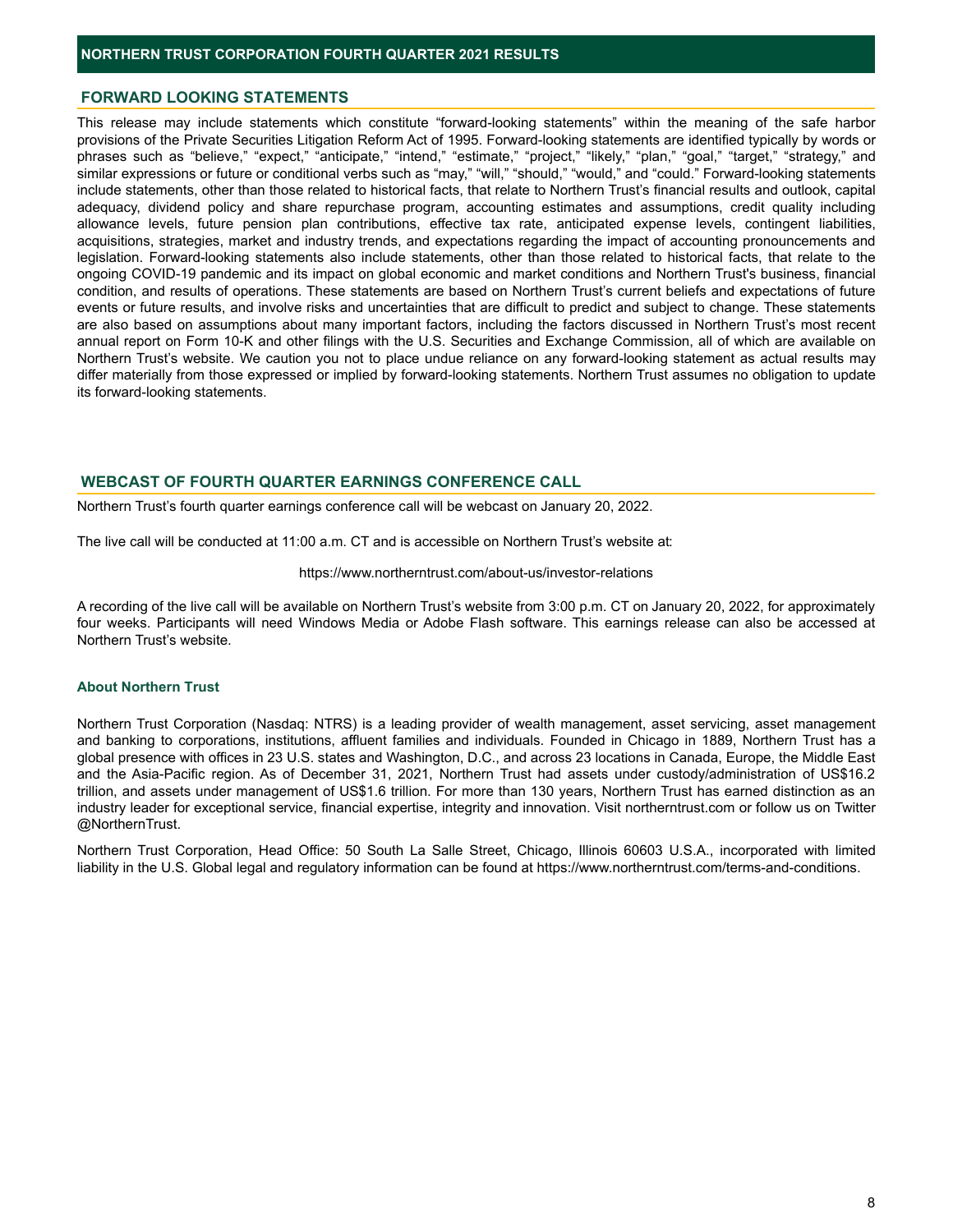| <b>NORTHERN TRUST CORPORATION</b>                                  |               |               |       |            |                         |                          |
|--------------------------------------------------------------------|---------------|---------------|-------|------------|-------------------------|--------------------------|
| (Supplemental Consolidated Financial Information)                  |               |               |       |            |                         |                          |
| <b>STATEMENT OF INCOME DATA</b>                                    |               |               |       |            | % Change $(1)$          |                          |
| (\$ In Millions Except Per Share Data)                             |               |               |       |            | Q4 2021 vs.             |                          |
|                                                                    | Q4 2021       | Q3 2021       |       | Q4 2020    | Q3 2021                 | Q4 2020                  |
| <b>Noninterest Income</b>                                          |               |               |       |            |                         |                          |
| Trust, Investment and Other Servicing Fees                         | \$<br>1,111.0 | \$<br>1,111.0 | \$    | 1,026.1    | $-$ %                   | 8 %                      |
| Foreign Exchange Trading Income                                    | 76.9          | 66.4          |       | 68.6       | 16                      | 12                       |
| <b>Treasury Management Fees</b>                                    | 10.6          | 11.2          |       | 11.4       | (6)                     | (8)                      |
| Security Commissions and Trading Income                            | 35.9          | 36.5          |       | 32.3       | (1)                     | 11                       |
| Other Operating Income                                             | 72.3          | 62.3          |       | 49.6       | 16                      | 46                       |
| Investment Security Gains (Losses), net                            | (0.3)         |               |       | (0.5)      | N/M                     | N/M                      |
| <b>Total Noninterest Income</b>                                    | 1,306.4       | 1,287.4       |       | 1,187.5    | 1                       | 10                       |
| <b>Net Interest Income</b>                                         |               |               |       |            |                         |                          |
| Interest Income                                                    | 362.2         | 351.3         |       | 352.6      | 3                       | 3                        |
| <b>Interest Expense</b>                                            | 1.6           | 4.9           |       | 18.2       | (66)                    | (91)                     |
| Net Interest Income                                                | 360.6         | 346.4         |       | 334.4      | $\overline{\mathbf{4}}$ | 8                        |
| <b>Total Revenue</b>                                               | 1,667.0       | 1,633.8       |       | 1,521.9    | $\overline{c}$          | 10                       |
| <b>Provision for Credit Losses</b>                                 | (11.5)        | (13.0)        |       | (2.5)      | N/M                     | N/M                      |
| <b>Noninterest Expense</b>                                         |               |               |       |            |                         |                          |
| Compensation                                                       | 510.2         | 496.0         |       | 525.3      | 3                       | (3)                      |
| <b>Employee Benefits</b>                                           | 107.9         | 101.7         |       | 101.9      | 6                       | 6                        |
| <b>Outside Services</b>                                            | 224.2         | 210.7         |       | 208.1      | 6                       | 8                        |
| <b>Equipment and Software</b>                                      | 196.1         | 185.2         |       | 176.4      | 6                       | 11                       |
| Occupancy                                                          | 51.8          | 53.9          |       | 67.2       | (4)                     | (23)                     |
| <b>Other Operating Expense</b>                                     | 78.7          | 81.2          |       | 72.1       | (3)                     | 9                        |
| <b>Total Noninterest Expense</b>                                   | 1,168.9       | 1,128.7       |       | 1,151.0    | $\overline{4}$          | $\overline{c}$           |
| Income before Income Taxes                                         | 509.6         | 518.1         |       | 373.4      | (2)                     | 36                       |
| Provision for Income Taxes                                         | 103.2         | 122.4         |       | 132.5      | (16)                    | (22)                     |
| <b>NET INCOME</b>                                                  | \$<br>406.4   | \$<br>395.7   | \$    | 240.9      | 3%                      | 69 %                     |
| <b>Preferred Stock Dividends</b>                                   | 4.7           | 16.2          |       | 4.7        | (71)                    | $\overline{\phantom{0}}$ |
| NET INCOME APPLICABLE TO COMMON STOCK \$                           | 401.7         | \$<br>379.5   | $\$\$ | 236.2      | 6 %                     | 70 %                     |
| Earnings Allocated to Participating Securities                     | 3.0           | 3.0           |       | 1.5        | 5                       | 104                      |
| Earnings Allocated to Common and Potential<br><b>Common Shares</b> | \$<br>398.7   | \$<br>376.5   | \$    | 234.7      | 6 %                     | 70 %                     |
| <b>Per Common Share</b>                                            |               |               |       |            |                         |                          |
| Net Income                                                         |               |               |       |            |                         |                          |
| <b>Basic</b>                                                       | \$<br>1.92    | \$<br>1.81    | \$    | 1.13       | 6%                      | 70 %                     |
| <b>Diluted</b>                                                     | 1.91          | 1.80          |       | 1.12       | 6                       | 70                       |
| <b>Average Common Equity</b>                                       | \$10,956.7    | \$10,968.0    |       | \$10,648.2 | $-$ %                   | 3 %                      |
| Return on Average Common Equity                                    | 14.5 %        | 13.7 %        |       | 8.8 %      |                         |                          |
| Return on Average Assets                                           | 1.00%         | 1.00 %        |       | 0.67 %     |                         |                          |
| Cash Dividends Declared per Common Share                           | \$<br>0.70    | \$<br>0.70    | \$    | 0.70       | $-$ %                   | - %                      |
| Average Common Shares Outstanding (000s)                           |               |               |       |            |                         |                          |
| <b>Basic</b>                                                       | 207,708       | 208,116       |       | 208,225    |                         |                          |
| <b>Diluted</b>                                                     | 208,593       | 208,923       |       | 208,962    |                         |                          |
| Common Shares Outstanding (EOP) (000s)                             | 207,762       | 207,661       |       | 208,289    |                         |                          |

(1) Percentage calculations are based on actual balances rather than the rounded amounts presented in the Supplemental Consolidated Financial Information. N/M - Not meaningful

EOP - End of period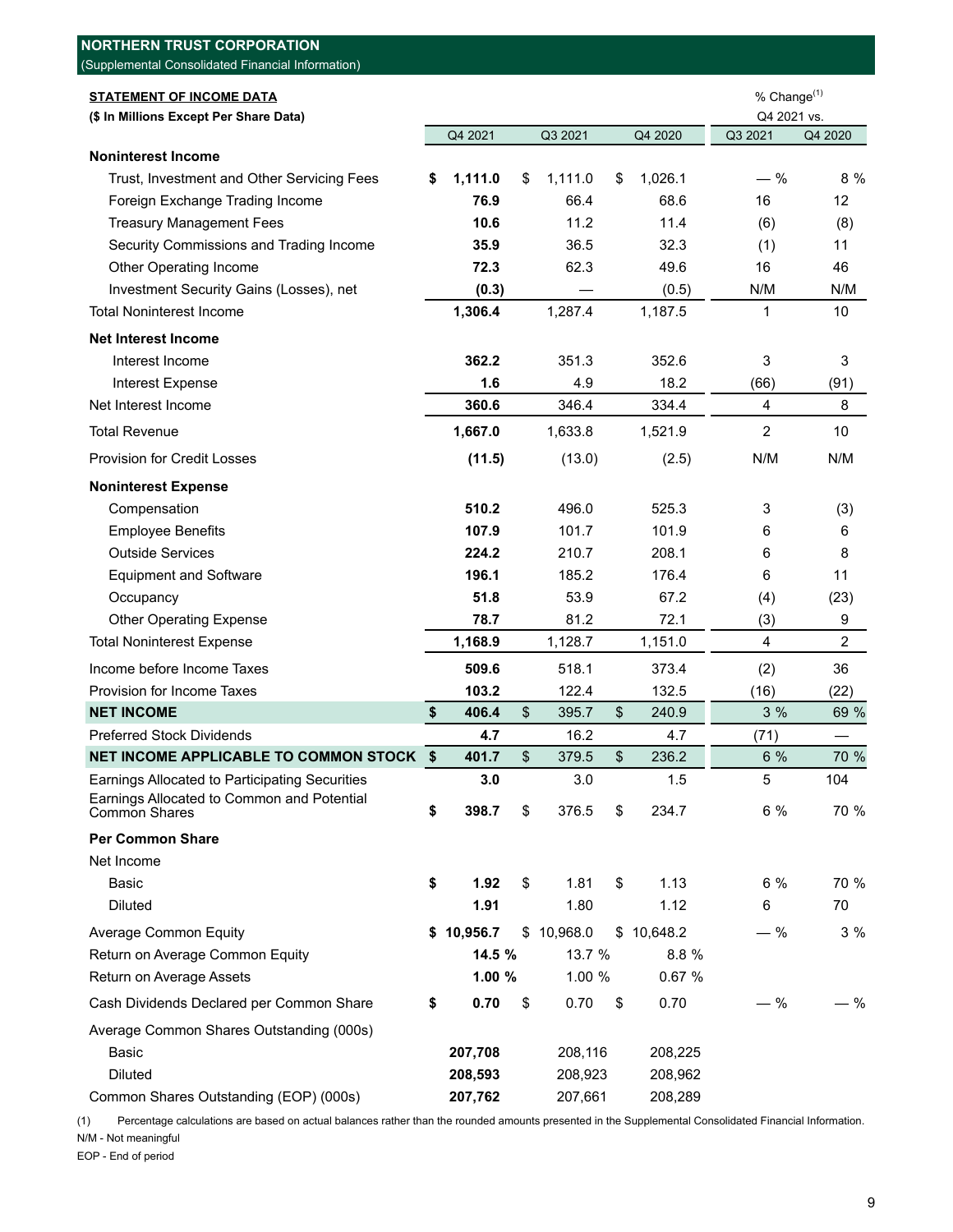| <b>NORTHERN TRUST CORPORATION</b>                        |                                |                         |
|----------------------------------------------------------|--------------------------------|-------------------------|
| (Supplemental Consolidated Financial Information)        |                                |                         |
| <b>STATEMENT OF INCOME DATA</b>                          |                                |                         |
| (\$ In Millions Except Per Share Data)                   | <b>TWELVE MONTHS</b>           |                         |
|                                                          | 2021<br>2020                   | % Change <sup>(1)</sup> |
| <b>Noninterest Income</b>                                |                                |                         |
| Trust, Investment and Other Servicing Fees               | 4,361.1<br>3,995.0<br>\$<br>\$ | 9 %                     |
| Foreign Exchange Trading Income                          | 292.6<br>290.4                 | 1                       |
| <b>Treasury Management Fees</b>                          | 45.4<br>44.3                   | (3)                     |
| Security Commissions and Trading Income                  | 140.2<br>133.2                 | 5                       |
| Other Operating Income                                   | 243.9<br>194.0                 | 26                      |
| Investment Security Gains (Losses), net                  | (0.3)<br>(0.4)                 | N/M                     |
| <b>Total Noninterest Income</b>                          | 5,081.8<br>4,657.6             | 9                       |
| <b>Net Interest Income</b>                               |                                |                         |
| Interest Income                                          | 1,406.5<br>1,643.5             | (14)                    |
| Interest Expense                                         | 200.3<br>23.8                  | (88)                    |
| Net Interest Income                                      | 1,382.7<br>1,443.2             | (4)                     |
| <b>Total Revenue</b>                                     | 6,464.5<br>6,100.8             | 6                       |
| <b>Provision for Credit Losses</b>                       | 125.0<br>(81.5)                | N/M                     |
|                                                          |                                |                         |
| <b>Noninterest Expense</b>                               |                                |                         |
| Compensation                                             | 2,011.0<br>1,947.1             | 3                       |
| <b>Employee Benefits</b>                                 | 431.4<br>387.7                 | 11                      |
| <b>Outside Services</b>                                  | 763.1<br>849.4                 | 11                      |
| <b>Equipment and Software</b>                            | 736.3<br>673.5                 | 9                       |
| Occupancy                                                | 208.7<br>230.1                 | (9)                     |
| <b>Other Operating Expense</b>                           | 299.1<br>346.7                 | (14)                    |
| <b>Total Noninterest Expense</b>                         | 4,535.9<br>4,348.2             | 4                       |
| Income before Income Taxes                               | 2,010.1<br>1,627.6             | 23                      |
| Provision for Income Taxes                               | 464.8<br>418.3                 | 11                      |
| <b>NET INCOME</b>                                        | 1,545.3<br>\$<br>1,209.3<br>\$ | 28 %                    |
| Preferred Stock Dividends <sup>(2)</sup>                 | 41.8<br>56.2                   | (26)                    |
| NET INCOME APPLICABLE TO COMMON STOCK                    | 1,503.5<br>\$<br>1,153.1<br>\$ | 30 %                    |
| Earnings Allocated to Participating Securities           | 12.9<br>12.1                   | $\overline{7}$          |
| Earnings Allocated to Common and Potential Common Shares | 1,490.6<br>1,141.0<br>\$<br>\$ | 31 %                    |
| <b>Per Common Share</b>                                  |                                |                         |
| Net Income                                               |                                |                         |
| Basic                                                    | \$<br>7.16<br>\$<br>5.48       | 31 %                    |
| <b>Diluted</b>                                           | 7.14<br>5.46                   | 31                      |
| <b>Average Common Equity</b>                             | \$10,812.1<br>\$10,306.7       | 5 %                     |
| Return on Average Common Equity                          | 13.9 %<br>11.2 %               |                         |
|                                                          |                                |                         |
| Return on Average Assets                                 | 0.99%<br>0.88 %                |                         |
| Cash Dividends Declared per Common Share                 | \$<br>2.80<br>2.80<br>\$       | $-$ %                   |
| Average Common Shares Outstanding (000s)                 |                                |                         |
| <b>Basic</b>                                             | 208,076<br>208,319             |                         |
| <b>Diluted</b>                                           | 209,008<br>208,899             |                         |
| Common Shares Outstanding (EOP) (000s)                   | 207,762<br>208,289             |                         |

(1) Percentage calculations are based on actual balances rather than the rounded amounts presented in the Supplemental Consolidated Financial Information.

(2) Dividends on Preferred Stock in 2020 includes \$11.5 million related to the difference between the redemption amount of the Corporation's Series C Non-Cumulative Perpetual Preferred Stock, which was redeemed in the first quarter of 2020, and its carrying value.

N/M - Not meaningful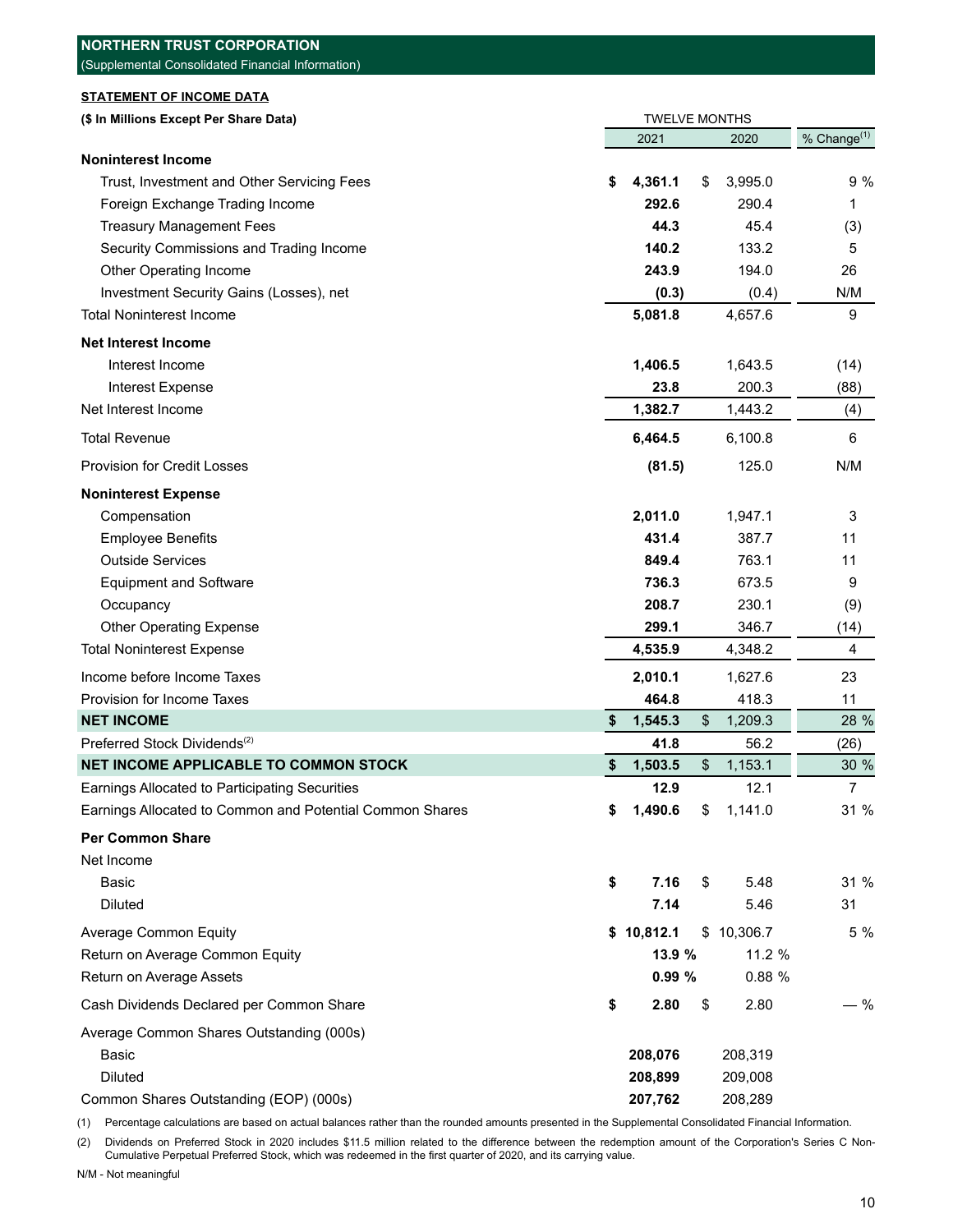| (Supplemental Consolidated Financial Information)                        |                      |                                     |                      |                                                  |                      |  |  |
|--------------------------------------------------------------------------|----------------------|-------------------------------------|----------------------|--------------------------------------------------|----------------------|--|--|
| <b>BALANCE SHEET</b><br>(\$ In Millions)                                 |                      |                                     |                      | % Change <sup>(1)</sup><br>December 31, 2021 vs. |                      |  |  |
|                                                                          | December 31,<br>2021 | September<br>30, 2021               | December 31,<br>2020 | September<br>30, 2021                            | December<br>31, 2020 |  |  |
| <b>Assets</b>                                                            |                      |                                     |                      |                                                  |                      |  |  |
| Federal Reserve and Other Central Bank Deposits and Other <sup>(2)</sup> |                      | $$64,524.2 \$49,960.3 \$55,443.1$   |                      | 29 %                                             | 16 %                 |  |  |
| Interest-Bearing Due from and Deposits with Banks <sup>(3)</sup>         | 3,849.2              | 5,338.6                             | 6,654.8              | (28)                                             | (42)                 |  |  |
| Securities Purchased under Agreements to Resell                          | 686.4                | 872.8                               | 1,596.5              | (21)                                             | (57)                 |  |  |
| <b>Securities</b>                                                        |                      |                                     |                      |                                                  |                      |  |  |
| U.S. Government                                                          | 2,473.1              | 2,661.1                             | 2,889.9              | (7)                                              | (14)                 |  |  |
| Obligations of States and Political Subdivisions                         | 3,876.9              | 3,751.2                             | 3,085.7              | 3                                                | 26                   |  |  |
| Government Sponsored Agency                                              | 24,003.2             | 24,750.5                            | 24,959.6             | (3)                                              | (4)                  |  |  |
| Other $(4)$                                                              | 32,382.4             | 29,106.3                            | 30,142.3             | 11                                               | 7                    |  |  |
| <b>Total Securities</b>                                                  | 62,735.6             | 60,269.1                            | 61,077.5             | 4                                                | 3                    |  |  |
| Loans and Leases                                                         | 40,480.6             | 39,456.6                            | 33,759.7             | 3                                                | 20                   |  |  |
| <b>Total Earning Assets</b>                                              | 172,276.0            | 155,897.4                           | 158,531.6            | 11                                               | 9                    |  |  |
| Allowance for Credit Losses                                              | (150.6)              | (155.3)                             | (198.8)              | (3)                                              | (24)                 |  |  |
| Cash and Due from Banks and Other Central Bank Deposits <sup>(5)</sup>   | 1,244.1              | 1,875.2                             | 2,177.8              | (34)                                             | (43)                 |  |  |
| <b>Buildings and Equipment</b>                                           | 488.7                | 493.6                               | 514.9                | (1)                                              | (5)                  |  |  |
| <b>Client Security Settlement Receivables</b>                            | 1,941.2              | 1,954.3                             | 1,160.2              | (1)                                              | 67                   |  |  |
| Goodwill                                                                 | 706.2                | 705.5                               | 707.2                |                                                  |                      |  |  |
| <b>Other Assets</b>                                                      | 7,384.2              | 8,315.0                             | 7,111.0              | (11)                                             | 4                    |  |  |
| <b>Total Assets</b>                                                      |                      | \$183,889.8 \$169,085.7 \$170,003.9 |                      | 9 %                                              | 8 %                  |  |  |
| <b>Liabilities and Stockholders' Equity</b>                              |                      |                                     |                      |                                                  |                      |  |  |
| <b>Interest-Bearing Deposits</b>                                         |                      |                                     |                      |                                                  |                      |  |  |
| Savings, Money Market and Other                                          |                      | $$35,003.1$ \$ 30,580.4 \$ 28,631.8 |                      | 14 %                                             | 22 %                 |  |  |
| Savings Certificates and Other Time                                      | 842.7                | 882.1                               | 937.1                | (4)                                              | (10)                 |  |  |
| Non-U.S. Offices - Interest-Bearing                                      | 75,767.1             | 68,192.8                            | 71,198.4             | 11                                               | 6                    |  |  |
| <b>Total Interest-Bearing Deposits</b>                                   | 111,612.9            | 99,655.3                            | 100,767.3            | 12                                               | 11                   |  |  |
| <b>Federal Funds Purchased</b>                                           | 0.2                  | 0.2                                 | 260.2                |                                                  | N/M                  |  |  |
| Securities Sold under Agreements to Repurchase                           | 531.9                | 573.6                               | 39.8                 | (7)                                              | N/M                  |  |  |
| <b>Other Borrowings</b>                                                  | 3,583.8              | 5,617.4                             | 4,011.5              | (36)                                             | (11)                 |  |  |
| <b>Senior Notes</b>                                                      | 2,505.5              | 2,527.7                             | 3,122.4              | (1)                                              | (20)                 |  |  |
| Long-Term Debt                                                           | 1,145.7              | 1,160.6                             | 1,189.3              | (1)                                              | (4)                  |  |  |
| <b>Floating Rate Capital Debt</b>                                        |                      | 277.9                               | 277.8                | (100)                                            | (100)                |  |  |
| <b>Total Interest-Related Funds</b>                                      | 119,380.0            | 109,812.7                           | 109,668.3            | 9                                                | 9                    |  |  |
| Demand and Other Noninterest-Bearing Deposits                            | 48,315.5             | 42,269.3                            | 43,110.7             | 14                                               | 12                   |  |  |
| <b>Other Liabilities</b>                                                 | 4,177.5              | 5,104.9                             | 5,536.6              | (18)                                             | (25)                 |  |  |
| <b>Total Liabilities</b>                                                 | 171,873.0            | 157,186.9                           | 158,315.6            | 9                                                | 9                    |  |  |
| <b>Common Equity</b>                                                     | 11,131.9             | 11,013.9                            | 10,803.4             | 1                                                | 3                    |  |  |
| <b>Preferred Equity</b>                                                  | 884.9                | 884.9                               | 884.9                |                                                  |                      |  |  |
| <b>Total Equity</b>                                                      | 12,016.8             | 11,898.8                            | 11,688.3             | $\mathbf{1}$                                     | $\mathfrak{S}$       |  |  |
| <b>Total Liabilities and Stockholders' Equity</b>                        |                      | \$183,889.8 \$169,085.7             | \$170,003.9          | 9%                                               | 8%                   |  |  |

(1) Percentage calculations are based on actual balances rather than the rounded amounts presented in the Supplemental Consolidated Financial Information.

(2) Federal Reserve and Other Central Bank Deposits and Other includes collateral deposits with certain securities depositories and clearing houses for the purpose of presenting earning assets; such deposits are presented in Other Assets on the consolidated balance sheets in our periodic filings with the SEC.

(3) Interest-Bearing Due from and Deposits with Banks includes the interest-bearing component of Cash and Due from Banks and Interest-Bearing Deposits with Banks as presented on the consolidated balance sheets in our periodic filings with the SEC.

(4) Other securities include certain community development investments and Federal Home Loan Bank and Federal Reserve stock, which are classified in Other Assets on the consolidated balance sheets in our periodic filings with the SEC.

(5) Cash and Due from Banks and Other Central Bank Deposits includes the noninterest-bearing component of Federal Reserve and Other Central Bank Deposits as presented on the consolidated balance sheets in our periodic filings with the SEC.

N/M - Not meaningful

**NORTHERN TRUST CORPORATION**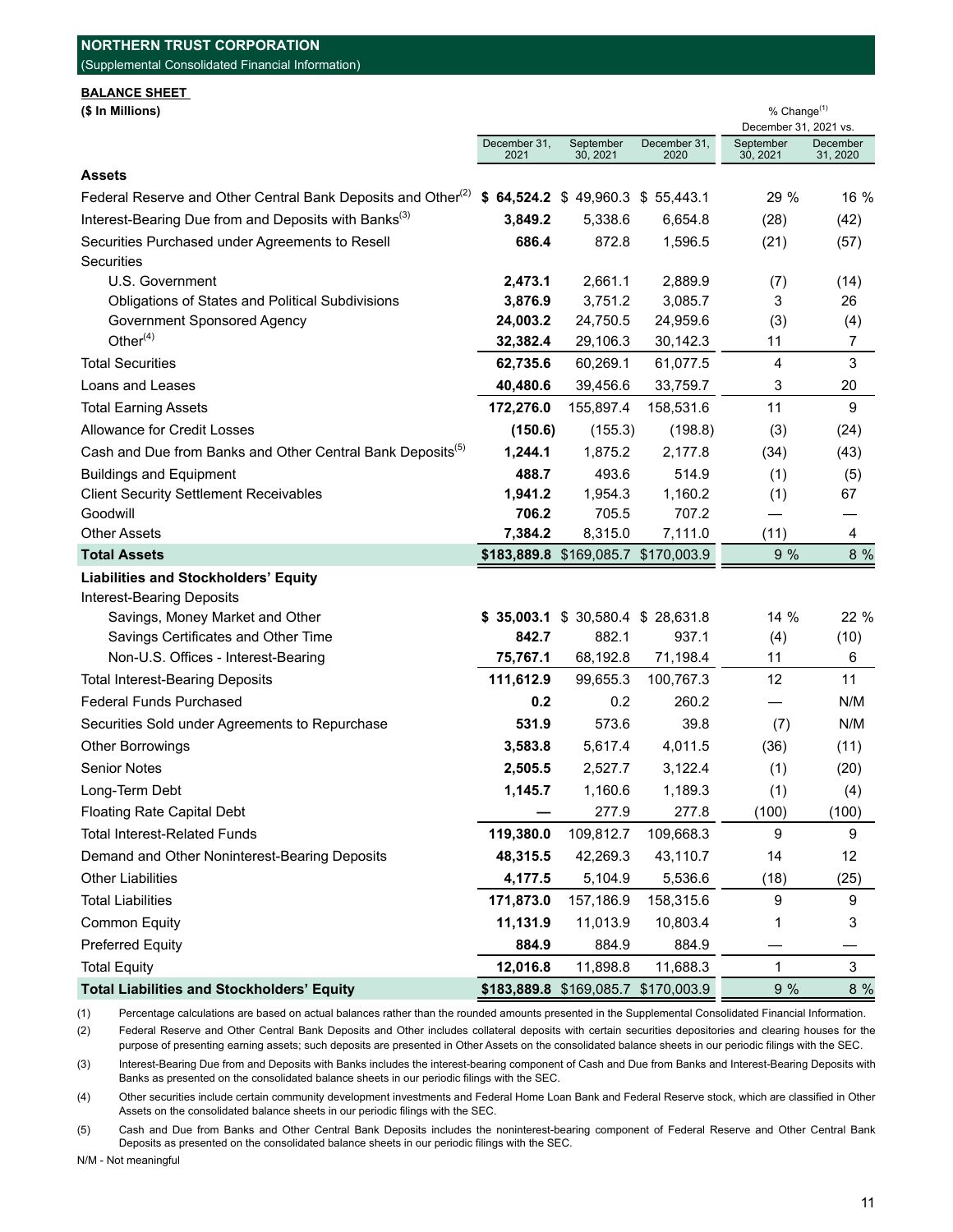| <b>AVERAGE BALANCE SHEET</b><br>(\$ In Millions)                         |            |                                     |                                     | % Change <sup>(1)</sup><br>Q4 2021 vs. |                |  |
|--------------------------------------------------------------------------|------------|-------------------------------------|-------------------------------------|----------------------------------------|----------------|--|
|                                                                          |            |                                     |                                     |                                        |                |  |
| Assets                                                                   | Q4 2021    | Q3 2021                             | Q4 2020                             | Q3 2021                                | Q4 2020        |  |
| Federal Reserve and Other Central Bank Deposits and Other <sup>(2)</sup> |            | \$40,998.8\$40,540.6\$              | 29,896.2                            | 1%                                     | 37 %           |  |
| Interest-Bearing Due from and Deposits with Banks <sup>(3)</sup>         | 4,777.6    | 5,165.4                             | 5.449.0                             | (8)                                    | (12)           |  |
| <b>Federal Funds Sold</b>                                                | 0.1        | 0.1                                 | 0.6                                 | 15                                     | (82)           |  |
| Securities Purchased under Agreements to Resell                          | 876.0      | 840.9                               | 1,565.8                             | 4                                      | (44)           |  |
| Securities                                                               |            |                                     |                                     |                                        |                |  |
| U.S. Government                                                          | 2,523.6    | 2,669.3                             | 3,630.8                             | (5)                                    | (30)           |  |
| Obligations of States and Political Subdivisions                         | 3,855.8    | 3,691.0                             | 2,890.6                             | 4                                      | 33             |  |
| Government Sponsored Agency                                              | 24,407.8   | 24,414.0                            | 25,076.9                            |                                        | (3)            |  |
| Other $(4)$                                                              | 31,533.9   | 28,221.4                            | 29,629.1                            | 12                                     | 6              |  |
| <b>Total Securities</b>                                                  | 62,321.1   | 58,995.7                            | 61,227.4                            | 6                                      | $\overline{2}$ |  |
| Loans and Leases                                                         | 39,860.4   | 38,410.7                            | 33,096.1                            | 4                                      | 20             |  |
| <b>Total Earning Assets</b>                                              | 148,834.0  | 143,953.4                           | 131,235.1                           | 3                                      | 13             |  |
| Allowance for Credit Losses                                              | (155.8)    | (161.1)                             | (222.7)                             | (3)                                    | (30)           |  |
| Cash and Due from Banks and Other Central Bank Deposits <sup>(5)</sup>   | 2,123.6    | 2,011.5                             | 2,434.5                             | 6                                      | (13)           |  |
| <b>Buildings and Equipment</b>                                           | 497.1      | 500.0                               | 516.5                               | (1)                                    | (4)            |  |
| <b>Client Security Settlement Receivables</b>                            | 1,638.5    | 1,283.6                             | 1,447.6                             | 28                                     | 13             |  |
| Goodwill                                                                 | 705.4      | 709.2                               | 701.6                               | (1)                                    | 1              |  |
| <b>Other Assets</b>                                                      | 7,711.0    | 8,156.2                             | 7,149.4                             | (5)                                    | 8              |  |
| <b>Total Assets</b>                                                      |            | \$161,353.8 \$156,452.8 \$143,262.0 |                                     | 3 %                                    | 13 %           |  |
| <b>Liabilities and Stockholders' Equity</b>                              |            |                                     |                                     |                                        |                |  |
| <b>Interest-Bearing Deposits</b>                                         |            |                                     |                                     |                                        |                |  |
| Savings, Money Market and Other<br>Savings Certificates and Other Time   | S<br>856.5 | 30,676.1 \$ 28,472.3 \$<br>870.9    | 24,984.3<br>1,198.3                 | 8 %<br>(2)                             | 23 %<br>(29)   |  |
| Non-U.S. Offices - Interest-Bearing                                      | 71,098.6   | 70,210.8                            | 61,943.6                            | 1                                      | 15             |  |
| <b>Total Interest-Bearing Deposits</b>                                   | 102,631.2  | 99,554.0                            | 88,126.2                            | 3                                      | 16             |  |
| <b>Federal Funds Purchased</b>                                           | 0.2        | 165.8                               | 562.7                               | (100)                                  | (100)          |  |
| Securities Sold under Agreements to Repurchase                           | 313.5      | 293.0                               | 183.6                               | 7                                      | 71             |  |
| Other Borrowings                                                         | 4,788.9    | 5,526.8                             | 5,984.4                             | (13)                                   | (20)           |  |
| Senior Notes                                                             | 2,510.3    | 2,840.7                             | 3,315.4                             | (12)                                   | (24)           |  |
| Long-Term Debt                                                           | 1,150.8    | 1,166.2                             | 1,190.9                             | (1)                                    | (3)            |  |
| <b>Floating Rate Capital Debt</b>                                        | 42.3       | 277.8                               | 277.8                               | (85)                                   | (85)           |  |
| <b>Total Interest-Related Funds</b>                                      | 111,437.2  | 109,824.3                           | 99,641.0                            | 1                                      | 12             |  |
| Demand and Other Noninterest-Bearing Deposits                            | 33,389.6   | 30,241.4                            | 26,997.5                            | 10                                     | 24             |  |
| <b>Other Liabilities</b>                                                 | 4,685.4    | 4,534.2                             | 5,090.4                             | 3                                      | (8)            |  |
| <b>Total Liabilities</b>                                                 | 149,512.2  | 144,599.9                           | 131,728.9                           | 3                                      | 13             |  |
| <b>Common Equity</b>                                                     | 10,956.7   | 10,968.0                            | 10,648.2                            |                                        | 3              |  |
| <b>Preferred Equity</b>                                                  | 884.9      | 884.9                               | 884.9                               |                                        |                |  |
| <b>Total Equity</b>                                                      | 11,841.6   | 11,852.9                            | 11,533.1                            |                                        | 3              |  |
| <b>Total Liabilities and Stockholders' Equity</b>                        |            |                                     | \$161,353.8 \$156,452.8 \$143,262.0 | 3%                                     | 13 %           |  |

**NORTHERN TRUST CORPORATION**

(1) Percentage calculations are based on actual balances rather than the rounded amounts presented in the Supplemental Consolidated Financial Information.

(2) Federal Reserve and Other Central Bank Deposits and Other includes collateral deposits with certain securities depositories and clearing houses for the purpose of presenting earning assets; such deposits are presented in Other Assets on the consolidated balance sheets in our periodic filings with the SEC.

(3) Interest-Bearing Due from and Deposits with Banks includes the interest-bearing component of Cash and Due from Banks and Interest-Bearing Deposits with Banks as presented on the consolidated balance sheets in our periodic filings with the SEC.

(4) Other securities include certain community development investments and Federal Home Loan Bank and Federal Reserve stock, which are classified in Other Assets on the consolidated balance sheets in our periodic filings with the SEC.

(5) Cash and Due from Banks and Other Central Bank Deposits includes the noninterest-bearing component of Federal Reserve and Other Central Bank Deposits as presented on the consolidated balance sheets in our periodic filings with the SEC.